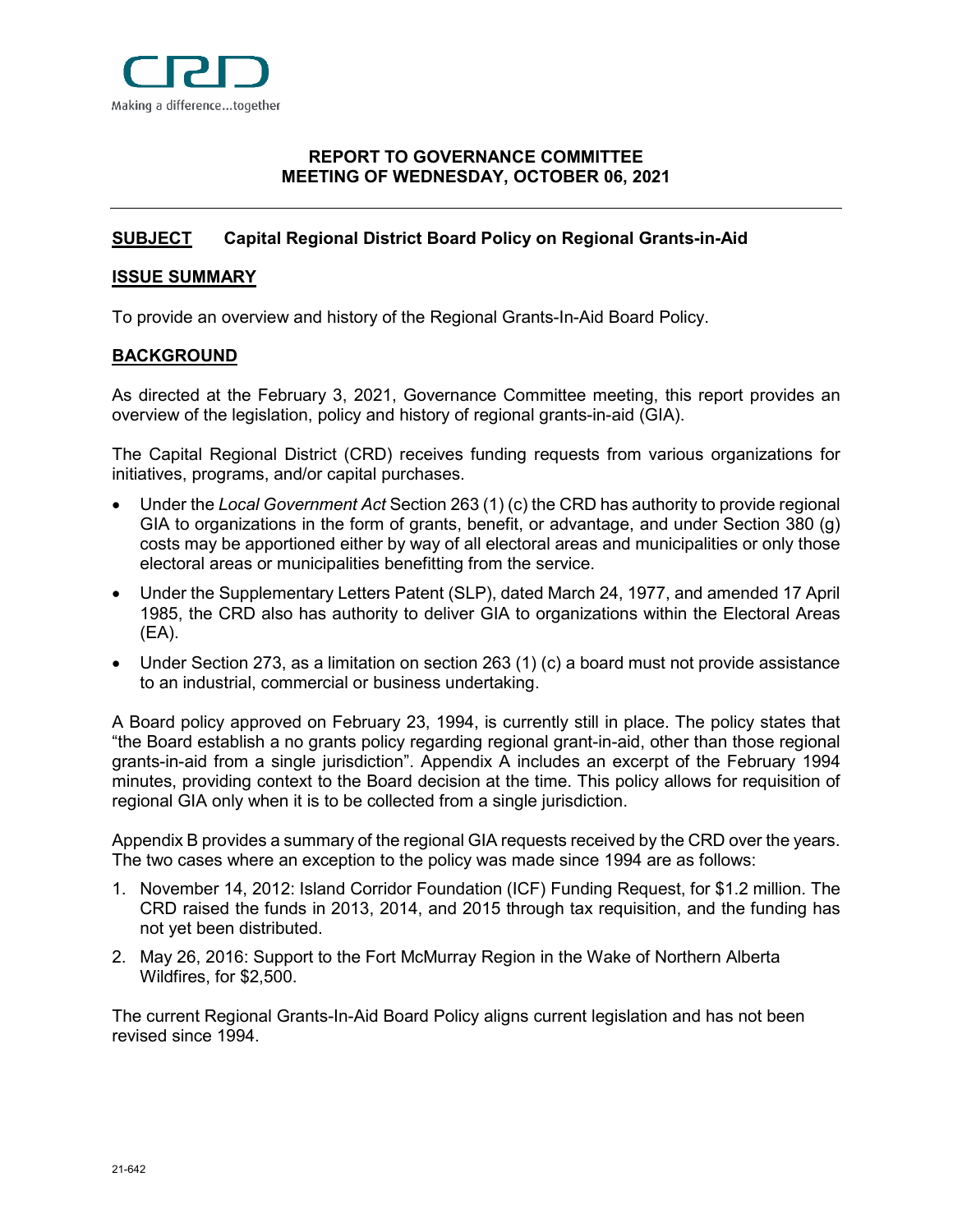# <span id="page-1-0"></span>**[ALTERNATIVES](#page-1-0)**

#### *Alternative 1*

<span id="page-1-3"></span>The Governance Committee recommends to the Capital Regional District Board: That the Capital Regional District Board Policy on Regional Grants-in-Aid report be received for information.

### *Alternative 2*

The Governance Committee recommends to the Capital Regional District Board: That staff be directed to amend the Regional Grants-in-Aid Board Policy.

## <span id="page-1-1"></span>**[IMPLICATIONS](#page-1-1)**

#### *Service Delivery Implications*

#### Alternative 1

While the Board has the service authority to provide GIA to regionally significant projects and has made exceptions, the CRD has an established no regional GIA policy and practice since 1994. The current policy allows for regional GIA requests to be funded by a single municipality or EA. The Board has the authority by way of policy to keep and maintain the existing practice without changes.

#### Alternative 2a

As many municipalities provide GIA funding programs at the municipal level, regional GIA requests only benefiting the single jurisdiction are more likely to be considered by the municipality. The Board policy could be amended to exclude all grants-in-aid by removing "regional grants-inaid collected from a single jurisdiction", aligning the Board Policy "no grants-in-aid" to include those from a single jurisdiction.

## Alternative 2b

The Board has the service authority to provide GIA regionally or within electoral areas and municipalities benefitting from the service. The policy could be rescinded or amended to allow for grants, in which case requests for regional and specified area grants-in-aid would be considered and approved on a case-by-case basis.

#### *Financial Implications*

The CRD has authority to provide regional GIA to external organizations. The LGA (s. 374(9)) sets the annual requisition limit of \$0.10 per \$1,000 on the net taxable value of land and improvements in the regional district. Based on 2021 assessment value, the maximum requisition is \$13 million. Requisition is cost apportioned on the basis of the converted value of land and improvements per LGA (s. 380 (2)) across all regional participants or only those EA's and municipalities benefitting from the service.

## <span id="page-1-2"></span>**[CONCLUSION](#page-1-2)**

The CRD has service authority under the LGA to provide funding to regional GIA projects. Historically, the CRD has maintained a no regional GIA policy, except in exceptional circumstances or in a single jurisdiction.